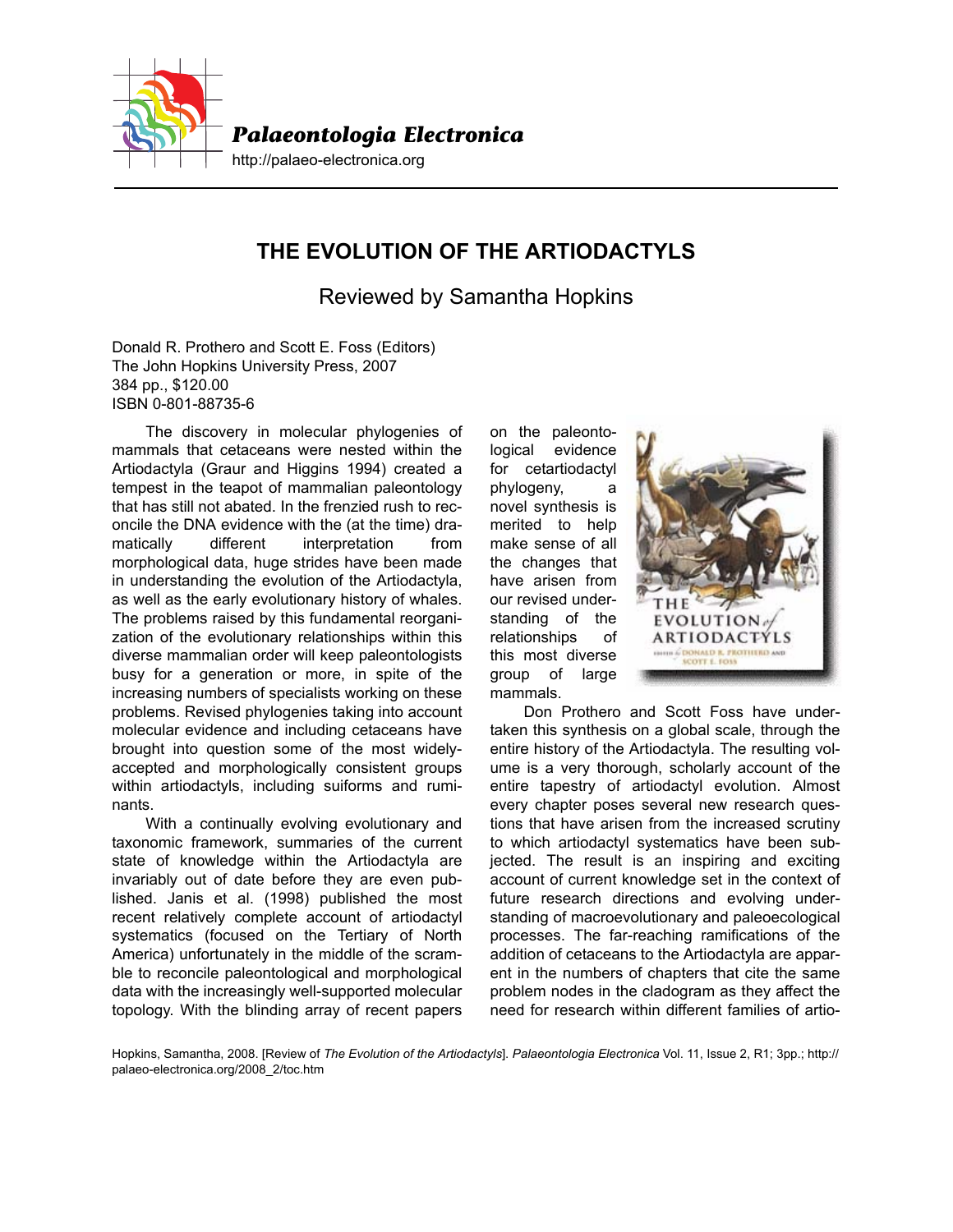dactyls. The book is a series of contributed papers by a variety of specialists, mostly focused on individual families of artiodactyls, although there are also a few chapters lumping multiple families of morphologically similar and phylogenetically muddy species. There are also 2 chapters on the molecular systematics of artiodactyls and the position of Cetacea within the Artiodactyla, as well as an account of the evolution of paleoecology within the order. The primary aim seems to be a summary of the current taxonomic status of fossil and living artiodactyls. A few chapters undertake some minor revision, but most are compilations of work published elsewhere, pointing out problem taxa and areas of uncertainty. Nowhere else could you find a more complete and up-to-date account of artiodactyl systematics, a particularly timely resource in light of the active research in this area. All of the chapters highlight critical taxonomic problems and most of them summarize the current status of genera and species within each of the families. The chapter by Janis provides a particularly interesting summary of major paleoecological milestones in the evolution of artiodactyls. This chapter emphasizes some macroevolutionary problems of general relevance to mammalian paleontologists, even those who, like myself, rarely work with animals the size of artiodactyls. For those without the time or interest to read the entire book, Prothero and Foss provide a summary chapter that highlights the problems of general interest raised in each chapter.

This is an excellent resource for the student of mammal taxonomy; it offers both a single source for current systematic status of the major groups of artiodactyls as well as a variety of ideas for research projects that will resolve critical problems in artiodactyl phylogeny. The global scope and comprehensive taxonomic and temporal coverage yields a source of information that would otherwise be extremely difficult and time-consuming to collect. Unfortunately, it suffers from a number of the problems common to many such edited volumes written by a large group of authors. The chapters are often wildly different in depth, format, and focus of coverage. Some, such as the chapter by Theodor et al. on early artiodactyls or that of Foss on Helohyidae, have complete lists of occurrences, figures of most of the major taxa, and a taxonomic placement for each of the species. Others, such as Groves' chapter on the Cervidae, do not even offer a list of species, and many others have no list of occurrences, making it difficult to determine which occurrences they regard as belonging to which

taxa. This is particularly critical given the number of revisions to which artiodactyl families have been subjected. It is this lack of completeness in some families that prevents this book from providing the sort of complete resource for artiodactyl systematics that one might have hoped it could offer. There is also a confusing lack of consistency in the allocation of space to different taxa. It is understandable that the early artiodactyls would require 27 pages in the book, given their diversity and taxonomic controversy. It is a bit confusing, however, that there are 10 pages devoted to the Entelodontidae (7 genera) and 21 to the Giraffidae (31 species, 3 extant) but only 8 to the Cervidae, the second most diverse family in the Artiodactyla and only 14 to the Bovidae, the most diverse artiodactyl family. The allocation of a separate chapter to the Agrichoeridae while lumping the rest of oreodonts into a single chapter is a bit confusing, especially considering that the Agrichoeridae (18 species) encompass only two named genera. There is no chapter at all for the systematics of cetaceans, in spite of the fact that all the authors acknowledge the place of whales within the artiodactyl order. Even where the depth of coverage is similar between chapters, there is no consistent format for the presentation of information, so it can be difficult to find comparable information for different groups; sometimes the diagnosis is presented under its own heading, but sometimes it is integrated into the discussion of the taxonomic problems in the clade, and hence must be culled from the text. Some clades have formal defintions, while others do not. A more difficult problem to remedy editorially is the mosaic of cladistic and traditional systematic methods employed by the authors of various chapters. There is a range from pure cladistic, parsimony analyses to likelihood-based phylogenetics to traditional descriptive systematics and even some quasi-phenetics. This array of methods is, of course, a result of the differing approaches of the various authors, but the use of terminology is not consistent between them. The term "cladogram" has a very specific meaning to a phylogenetic systematist, but it is used here in a variety of senses, including as applied to an untested phylogenetic hypothesis generated from traditional systematics. There are also a number of chapters that fail to explain their methods, or to present lists of characters or character matrices to support what seem to be cladistically generated cladograms. These flaws, however, while frustrating to one using the book for research purposes, do not change the fact that this book is the first